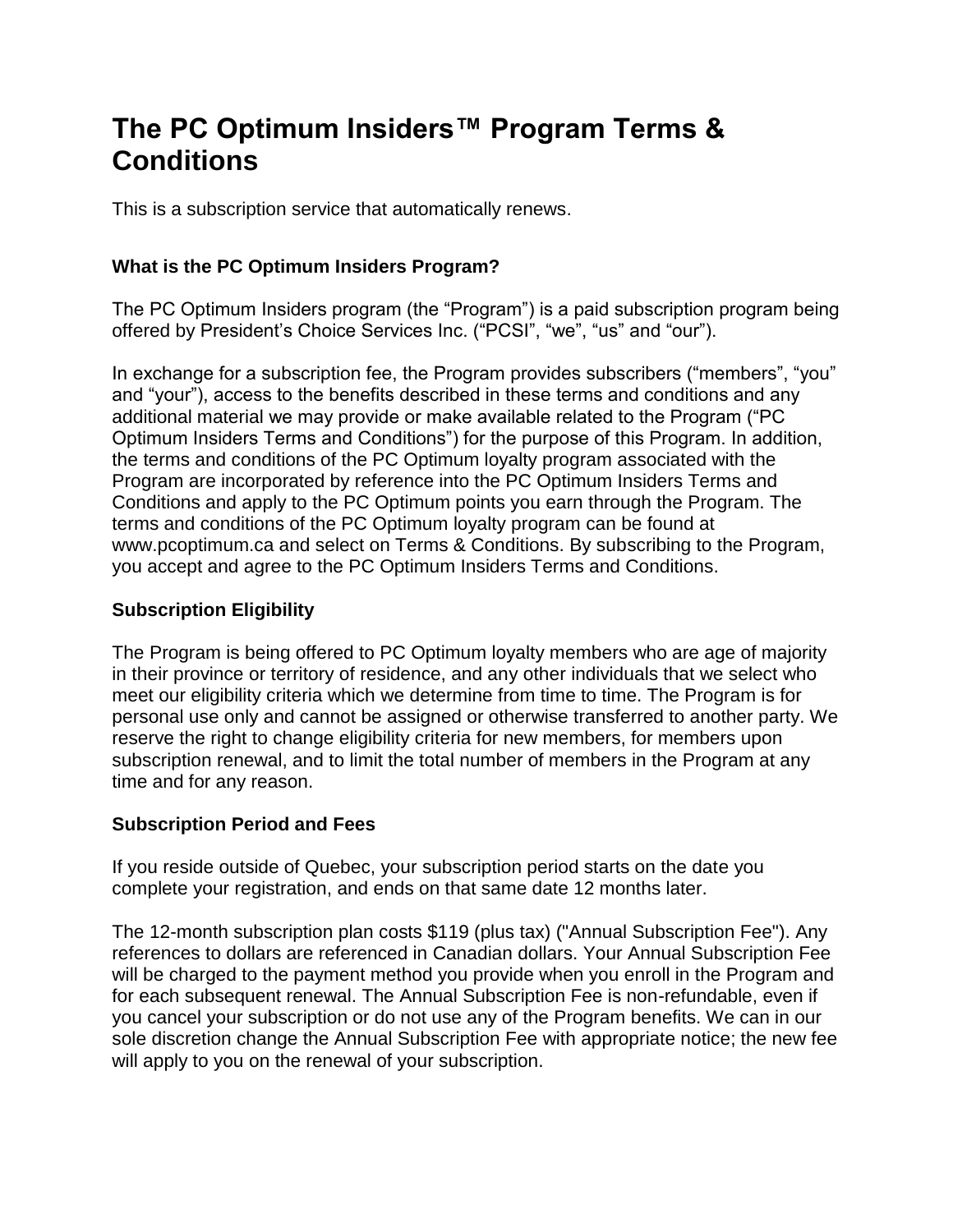If you reside in Quebec, your subscription period starts on the date you complete your registration and continues for an indeterminate-term. The 12-month subscription plan costs \$119 (plus tax) ("Annual Subscription Fee"). Any references to dollars are referenced in Canadian dollars. Your Annual Subscription Fee will be charged to the payment method you provide when you enroll in the Program, and then from 12-month period to 12-month period, as applicable. If you cancel your subscription and have paid an Annual Subscription Fee, you will receive a prorated refund based on the number of months remaining in the 12-month period following the payment of your Annual Subscription Fee. We reserve the right to modify our subscription fees in accordance with the CHANGES, TERMINATION AND SUSPENSION OF THE PC OPTIMUM INSIDERS PROGRAM section below.

You can cancel your subscription at any time. If you reside outside of Quebec: To cancel, you need to tell us at least five (5) days before the end of your subscription period and your subscription will continue until the end of your then current subscription term. If you reside in Quebec: To cancel, you need to tell us and your subscription will end immediately. To cancel your subscription, you can sign into your PC Optimum Insiders Account at www.PCOptimum.ca/Insiders and cancel within the 'Account' section under 'Manage subscription'. You can also cancel by calling 1-833-724-6743.

## **Subscription Auto-Renew**

### **If you reside in Quebec**

See the above "Subscription Period and Fees" section for information about how your subscription continues, and how to cancel.

#### **If you reside outside of Quebec**

At the end of your annual Program subscription period, your subscription will automatically renew for an additional term and the Annual Subscription Fee for the renewal will be charged to the payment method you have provided to us unless you cancel in accordance with the PC Optimum Insiders Terms and Conditions.

#### **Subscription Suspension OR Cancellation**

To the extent permitted by law, we can cancel and not renew your Program subscription if: (a) you no longer meet our eligibility criteria; (b) your membership in the PC Optimum loyalty program is terminated or cancelled; (c) we have reason to believe you have abused any aspect of the Program, including purchasing merchandise for a purpose other than for your own personal use, such as purchasing merchandise for commercial use, for resale or on behalf of a third party, or in quantities exceeding normal household use, as determined by us in our sole discretion; or (d) we have reason to believe you are in breach of the PC Optimum Insiders Terms and Conditions, as determined by us in our sole discretion.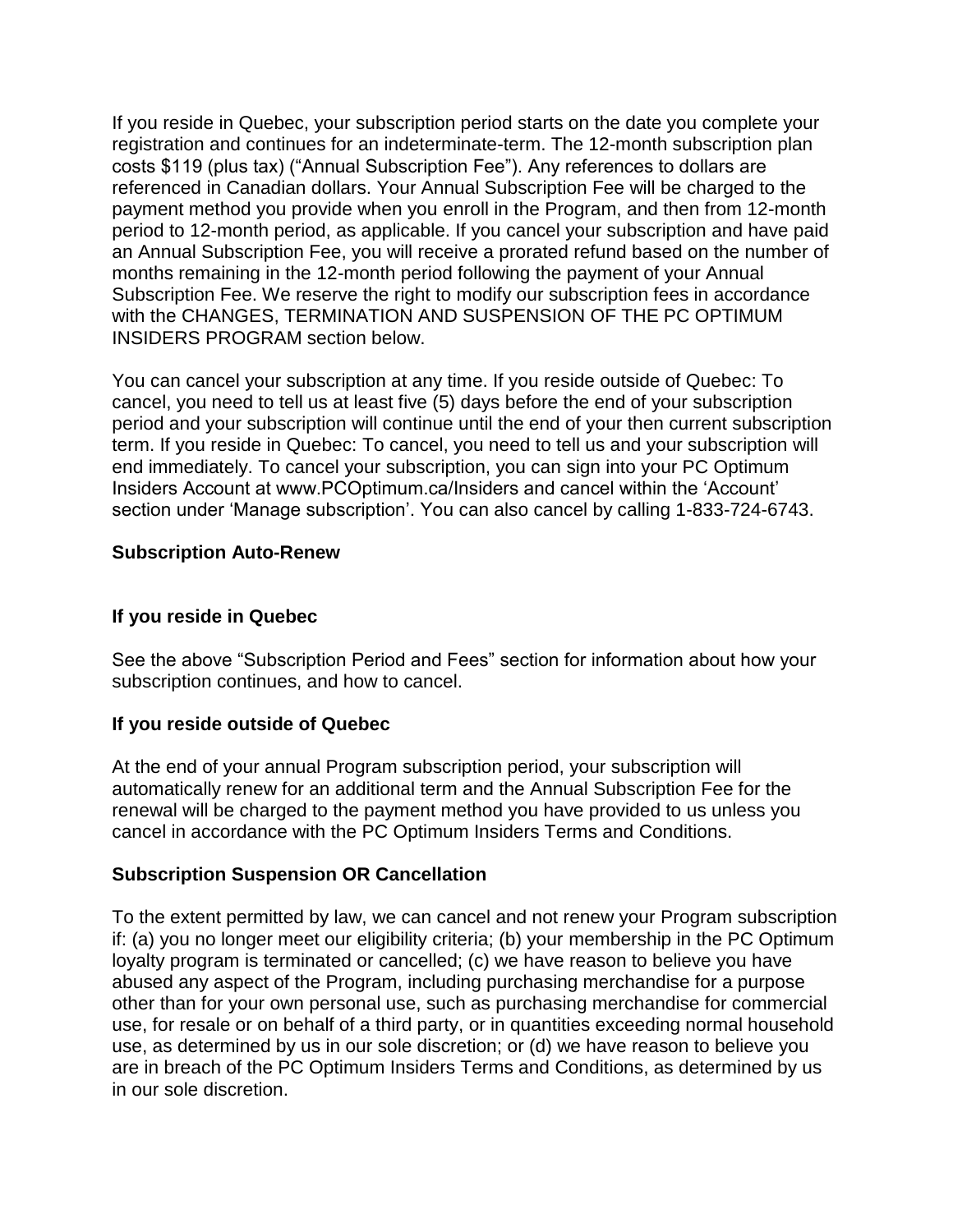We can deduct any PC Optimum points credited to your account in connection with the Program benefits if we believe, acting reasonably, you have attempted to defraud us, our affiliates or service providers; abused any aspect of the Program or otherwise did not act in a good faith manner to earn such loyalty points.

## **Benefits of The PC Optimum Insiders Program**

As a Program member, you have access to the following benefits during your current subscription period. The benefits are also subject to the terms and conditions of each benefits provider. To access certain benefits, you must use the same email address you use to sign in to your PC Optimum loyalty account (your "PCTM id") to complete an eligible transaction, otherwise we will not be able to identify you and reward you with your benefit. If you have not registered your email address to create a a PCTM id, you will be prompted to create one when enrolling in the Program.

## **Earning PC Optimum Points on Select Brand Merchandise**

As a Program member you can earn 100 PC Optimum points per dollar which is worth 10% of your eligible purchases, before taxes, in the following brands:

President's Choice®, PC® Organics, PC® Blue Menu®, PC® Free From®, PC® Nutrition First®, PC® Black Label Collection, PC Chef™, and Joe Fresh® branded products purchased at Loblaw banner stores, Shoppers Drug Mart and Pharmaprix stores, Joe Fresh stores in Canada, and online at shoppersdrugmart.ca, pharmaprix.ca, and joefresh.com.

Please note that eligible purchases do not include gift cards, mobile top-up cards or long distance cards, or products purchased for home delivery through PCChef.ca or PC Express Powered by Instacart. Other than the benefits associated with PC travel services as described below, eligible purchases do not include any PC branded services such as (without limitation) PC mobile service, PC insurance, PC Financial services, and any other PC branded services as may be made available in the future.

Loblaw banner stores exclude Real Canadian Wholesale Club. Also excluded is T&T Supermarket.

PC Optimum points earned through the Program are in addition to the regular 15 points per dollar earned for eligible purchases at Shoppers Drug Mart and Pharmaprix, the points regularly earned through use of a President's Choice Financial® payment product, points earned through PC Optimum item-based personalized offers and instore offers. However, points earning through the Program may not be combined with any store-wide, site-wide or department-wide bonus points offers on the same purchase whether made available to all customers or to you as an individual. If your purchase would be eligible for a store-wide, site-wide or department-wide bonus offer of a set amount of points or a points multiplier, for example "Spend \$75 or more on beauty and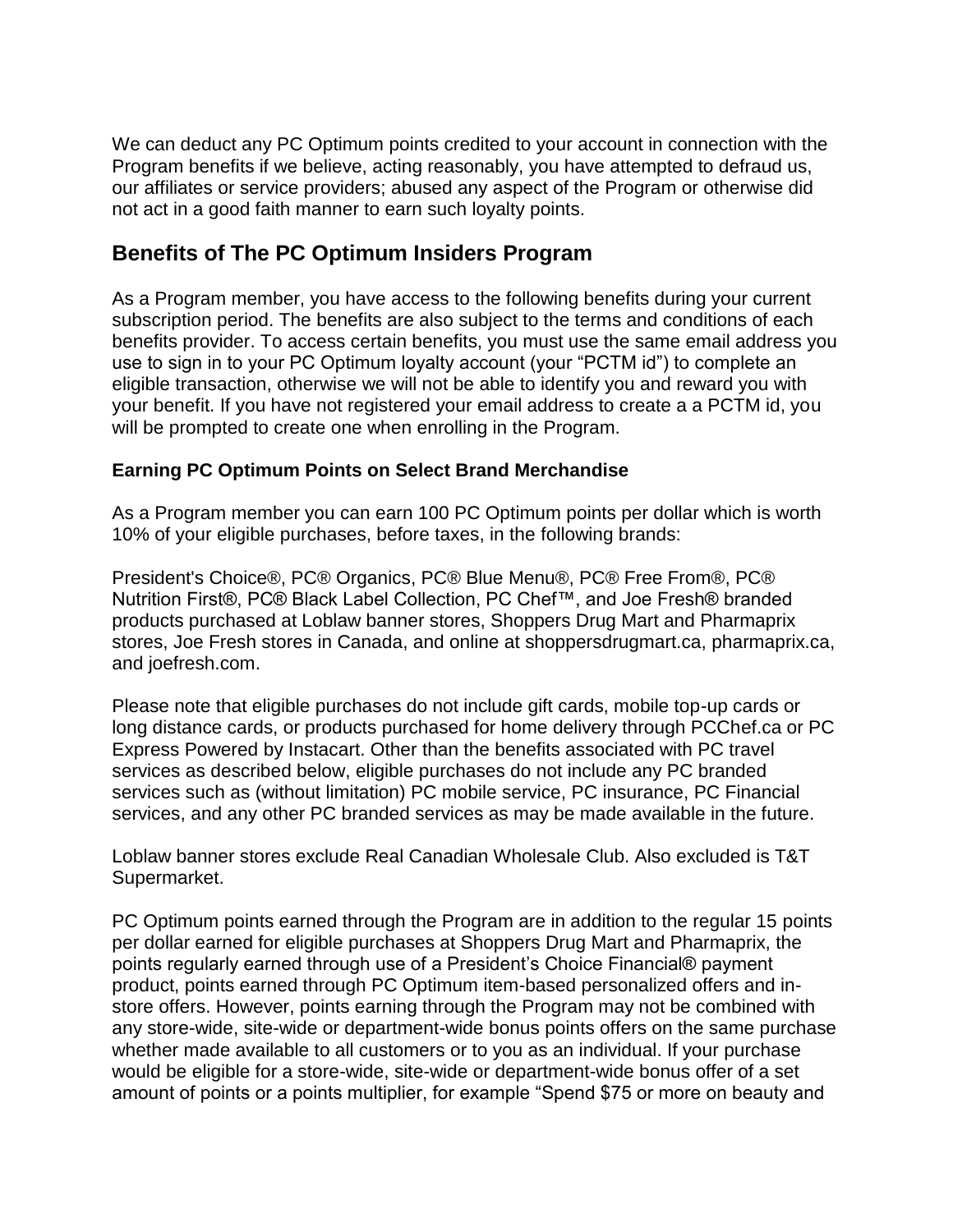fragrances and get 25,000 PC Optimum points" or "Get 15X PC Optimum points on any shoppersdrugmart.ca order", you would receive either your PC Optimum Insiders points OR the store-wide, site-wide or department-wide bonus points offer, whichever is the greater number of points, but not both.

For all benefits where you can earn loyalty points under the Program, we reserve the right to limit benefits to purchases in quantities for normal household use, as determined by us in our sole discretion. Eligible purchases in excess of normal household use, as determined by us in our sole discretion, will not earn loyalty points through the PC Optimum Insiders Program.

The points earned through the Program for eligible merchandise purchases are calculated based on the price of the eligible purchases after any discounts and before taxes. We will first determine the total price of all eligible products purchased in a single transaction and calculate the points you have earned based on that total. Points will be awarded within two (2) weeks and will appear in your PC Optimum transaction list within the PC Optimum app and at pcoptimum.ca, described as "PC Optimum Insiders Subscription" points. The transaction date shown on your PC Optimum transaction list may not be the same as the date you made an eligible purchase and points shown on your PC Optimum transaction list may reflect multiple purchases in one award. If you get a refund on an eligible purchase, we will remove the PC Optimum points earned for the original purchase.

PC Optimum points earned for merchandise purchased through the use of the Program are awarded only for purchases made by the named Program member and members of the Program member's PC Optimum Household, as defined in the terms and conditions of the PC Optimum loyalty program.

## **Earning PC Optimum Points on PC Travel Services Purchases**

As a Program member, you can earn 50 points per dollar spent (before taxes) on travel services purchased through pctravel.ca or by calling PC travel services at 1-844-862- 8466, which is worth 5% of your eligible purchases (before taxes). This benefit is limited to travel bookings made by the Program member for travel by the Program member and by members of his/her household only. Eligible purchases include vacation packages, flights, hotel bookings, and car rentals, but do not include the purchase of travel insurance.

The points earned through the Program for eligible travel services purchases are calculated based on the price of the eligible purchases after any discounts and before taxes. For travel service prices shown with taxes included, the tax portion of the price will be deducted before points earning is calculated. PC Optimum points earned through the Program for pctravel.ca purchases are awarded within two (2) weeks of commencement of travel, and will be deducted in the event of cancelled or refunded travel services. These points will not appear on your sales receipt. The transaction date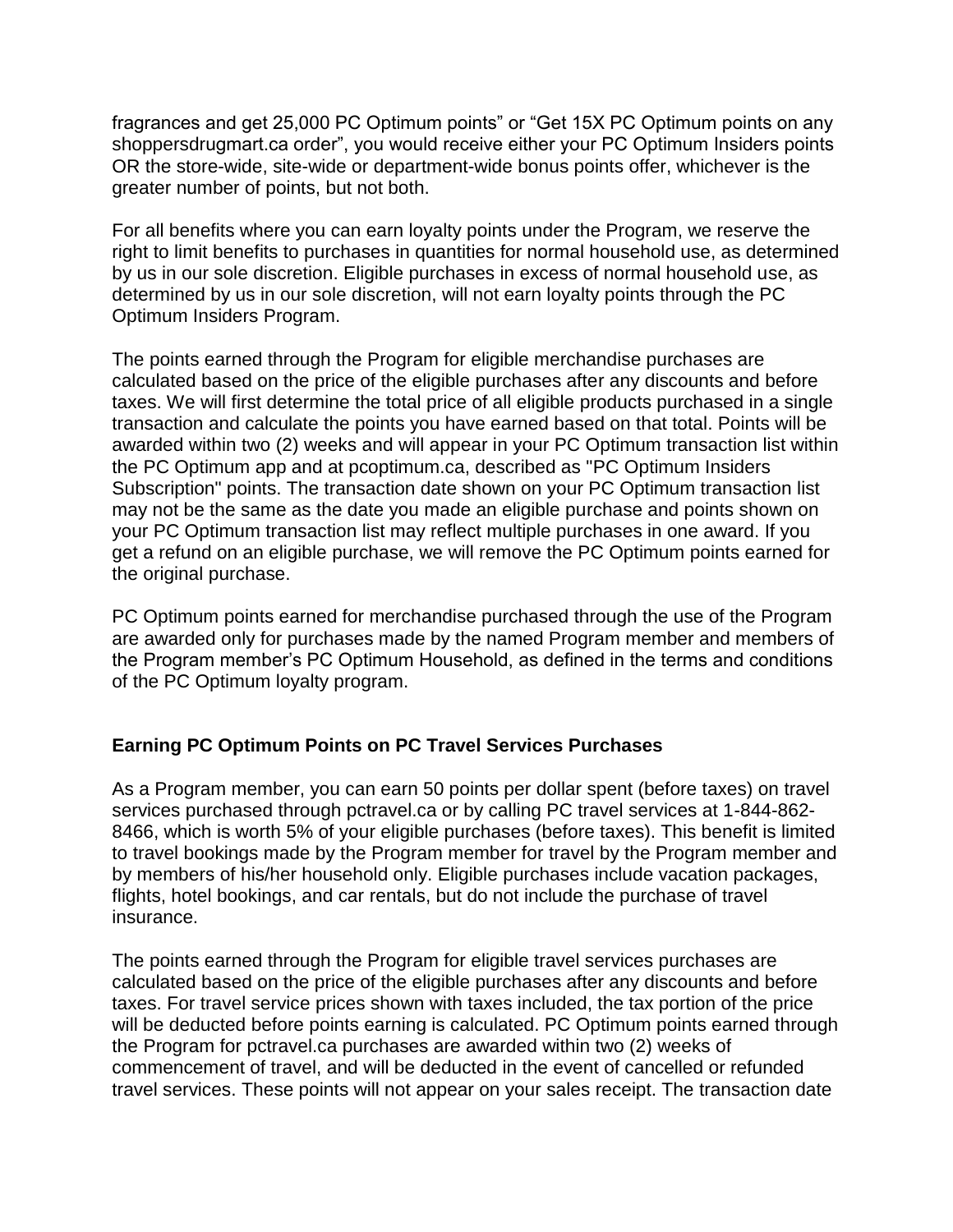shown on your PC Optimum transaction list may not be the same as the date you made an eligible purchase and points shown on your PC Optimum transaction list may reflect multiple purchases in one award. You must continue to be a PC Optimum Insiders member in good standing at the time travel is completed in order to be eligible to receive this benefit.

PC Optimum points earned for PC travel services purchased through the use of the Program are awarded only for purchases made by the named Program member for his/her own travel and that of his/her immediate household members.

## **Skip the Shipping Fees and PC Express Pickup Fee**

With your Program subscription, Standard Ground Shipping within Canada is complimentary for your joefresh.com, shoppersdrugmart.ca and pharmaprix.ca online orders. All shipping is subject to the terms of the applicable website, including limitations on delivery locations serviced by the applicable website. Any applicable charge for returns is not included in this benefit.

You'll also pay no pickup fee for PC Express orders made at Loblaw banner PC Express websites with a \$30 minimum purchase (where applicable) before applicable taxes and fees are applied.

Loblaw banner stores exclude Real Canadian Wholesale Club. Also excluded is T&T Supermarket.

In order for us to waive the shipping charges at joefresh.com, shoppersdrugmart.ca and pharmaprix.ca and to waive applicable PC Express pick up fees, you must use the same email address you use to sign in to your PC Optimum loyalty account when completing an eligible transaction, otherwise we will not be able to identify you and reward you with your benefit.

## **Welcome Gift**

During your first 12-month subscription period, we will make available a welcome gift (which may also be described as a 'welcome box') which may include items such as product samples. All items cannot be returned to store for refund, credit or exchange. All items subject to availability; no substitutions. We will determine the contents and timing of any welcome gift; gift may vary by member and by geographic location. You must be a current member at the time we make the welcome gift available in order to receive this benefit. Welcome gift is available to new members only; it is not available if you have previously cancelled a subscription and re-enrolled.

## **General**

Consent to the Sharing of Information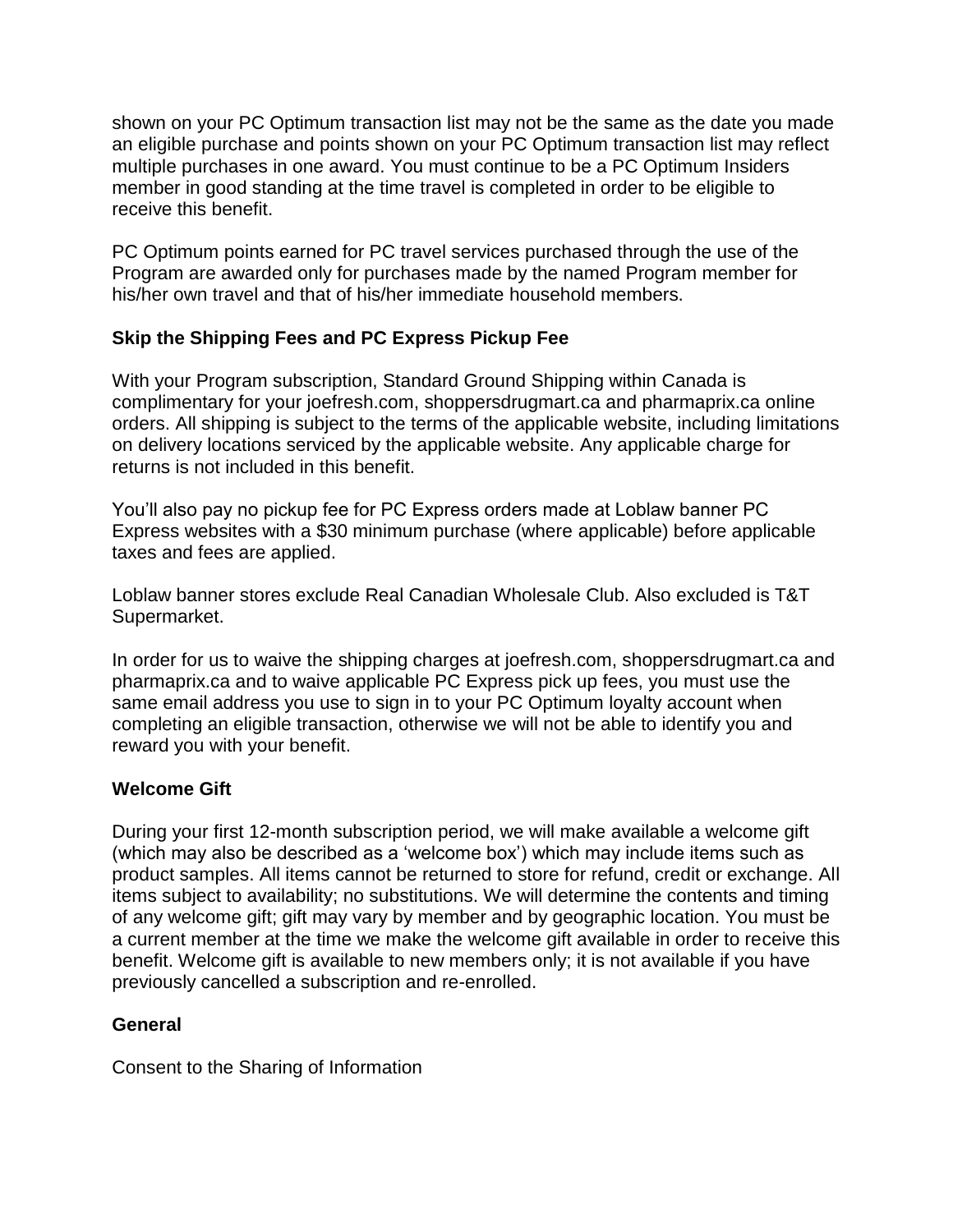The Loblaw Companies Limited Privacy Policy (the "Privacy Policy") applies to the PC Optimum Insiders Program and is available at www.loblaws.ca/privacy-policy or upon request. The Privacy Policy may be amended from time to time. By agreeing to these PC Optimum Insiders Terms and Conditions, you are also agreeing to the terms of the Privacy Policy.

For greater certainty, by subscribing to the PC Optimum Insiders Program, you consent to the sharing of information about you between us, affiliated companies and third party benefit providers so they know that you are a member in the PC Optimum Insiders Program and can facilitate the award of your benefits.

## **Changes, Termination and Suspension of the PC Optimum Insiders Program**

By participating in the PC Optimum Insiders Program, you agree to be bound by these Terms and Conditions.

If you reside outside of Quebec:

We reserve the right to restrict, suspend or otherwise change any aspect of the PC Optimum Insiders Program. We may modify all or one or more parts of these Terms and Conditions at any time, including, without limitation, the following elements:

- Any and all Program benefits, and eligibility to receive them: For example:
	- o How many points you can earn on eligible transactions;
	- o Eligible transactions, including the products and/or services that you must purchase to earn points;
	- o The maximum or minimum quantity or dollar value required in purchases to receive certain benefits;
- The eligibility conditions for participating in the Program;
- The subscription period, renewal, renewal date and/or relevant terms;
- The subscription fees and payment terms;
- Any other element of these Terms and Conditions.

In the event these Terms and Conditions, or any aspect of the Program, is restricted, suspended or changed, we will provide you advance notice by posting the amended Terms and Conditions online at pcinsiders.ca, and by sending you notice using your email address or mailing address (if you have provided us with such an address). Your continued participation in the Program following such notice will constitute your consent to any amendments to these Terms and Conditions, or any other aspect of the PC Optimum Insiders Program. In the event that the amendment entails an increase in your obligations or a reduction in our obligations and you do not agree to such amendment, you may cancel your participation in the Program without cost or penalty.

## **If you reside in Quebec**:

We reserve the right to restrict, suspend or otherwise change any aspect of the PC Optimum Insiders Program. We may modify all or one or more parts of these Terms and Conditions at any time, including, without limitation, the following elements:

• Any and all Program benefits, and eligibility to receive them; For example: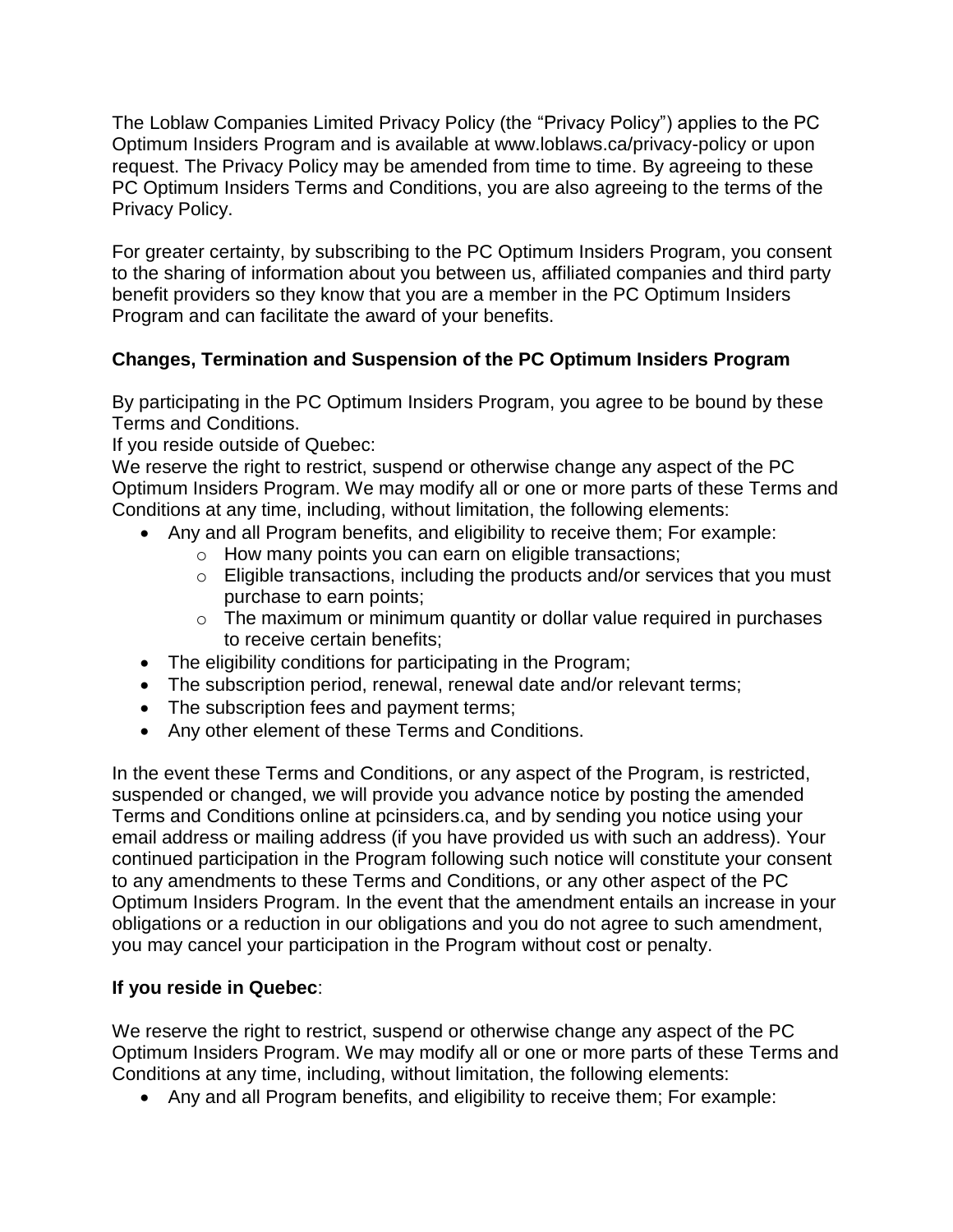- o How many points you can earn on eligible transactions;
- o Eligible transactions, including the products and/or services that you must purchase to earn points;
- $\circ$  The maximum or minimum quantity or dollar value required in purchases to receive certain benefits;
- The eligibility conditions for participating in the Program;
- The subscription period, renewal, renewal date and/or relevant term;
- The subscription fees and payment terms;
- Any other element of these Terms and Conditions.

In the event these Terms and Conditions, or any aspect of the Program is restricted, suspended or changed, we will provide you notice at least 30 days before the amendment comes into effect. Such notice will be provided by posting the amended Terms and Conditions online at pcinsiders.ca, by sending you written notice using your email address or mailing address (if you have provided us with such an address), and setting out the new clause, or the amended clause and how it read formerly, and the date on which the change will come into effect. Upon receipt of such notice, and if the amendment entails an increase in your obligations or a reduction in our obligations, you may refuse the amendment and rescind or cancel your participation in the Program without cost, penalty or cancellation indemnity, by sending us notice to that effect no later than 30 days after the amendment comes into force, at the address or email address indicated in the notice.

If you do not exercise your right to rescind or cancel your participation in the Program by sending us notice no later than 30 days after the amendment comes into force, your continued participation in the Program at any time after such 30-day delay has expired will constitute your consent to be bound by the amendment. For residents of all provinces:

To the extent permitted by law, we reserve the right to terminate the PC Optimum Insiders Program, or any part of it at any time, on 30 days' notice to be sent to your email on file. If we terminate the program, we will return a prorated portion of your Annual Subscription Fee for the days remaining in your subscription period. We reserve the right to immediately withdraw or temporarily or permanently change or suspend all or part of the PC Optimum Insiders Program in any way, in the event of a material error, omission, technical problem, computer virus or bugs, tampering, unauthorized intervention, fraud, technical failure or any other cause beyond our reasonable control that interferes with the safety and security of our systems, members or the ongoing secure operation of the PC Optimum Insiders Program. Any attempt to deliberately damage any website or to undermine the legitimate operation of the PC Optimum Insiders Program in any way (as we may determine in our sole discretion) could be a violation of criminal or civil laws and should such an attempt be made, we reserve the right to seek remedies and damages to the fullest extent permitted by law.

#### **Changes to Your Information**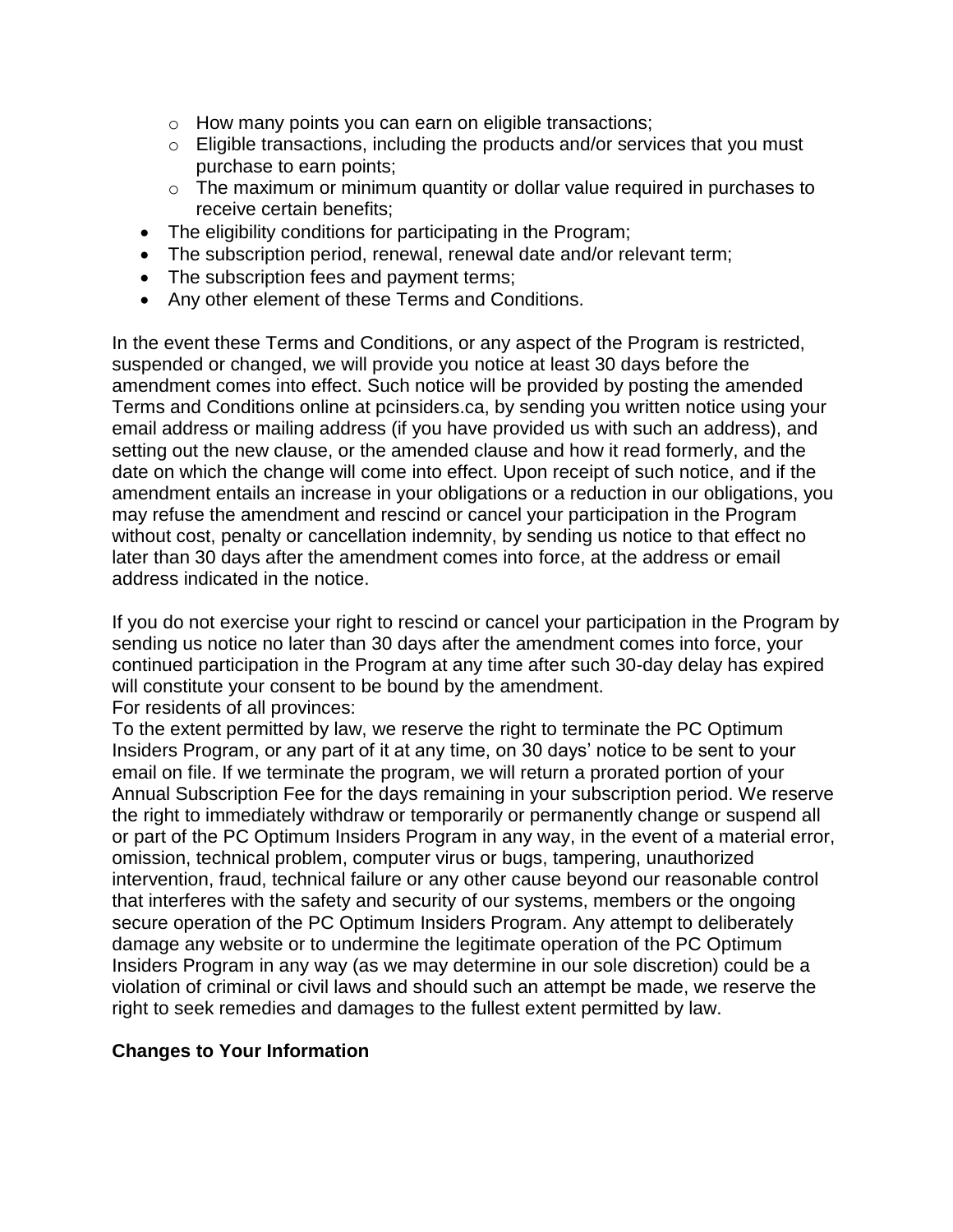If there are changes to the information you gave us when you subscribed for the Program, you must let us know immediately and give us your current information. We are not responsible if we cannot contact you or you cannot redeem your benefits because you have not given us current, accurate information.

To change your PC Optimum Insiders subscription account information you can sign into your PC Optimum Insiders Account and update your information within the Manage my Subscription section or by calling 1-833-724-6743 and speaking with an agent.

To receive your welcome gift, your mailing address must be up to date within your PC Optimum Insiders account profile.

## **Transfer and Assignment**

We reserve the right to transfer the PC Optimum Insiders Program to a third party and assign your subscription to a third party. These Terms and Conditions will continue to apply in the event of such transfer or assignment.

#### **Liability and Limitations of Liability**

To the extent permitted by law, we make no warranties or representations, either express or implied and expressly disclaim all liability (including for indirect or consequential damages) with respect to the benefits and the products or services purchased in relation to the PC Optimum Insiders Program.

#### **If you reside outside of Quebec:**

You agree to release and discharge us and our affiliates, and each of their respective officers, directors, agents, representatives, successors and assigns, from any loss, liability, claim, demand, damage or expense asserted by any person or entity relating in any way to the PC Optimum Insiders Program.

#### **If you reside in Quebec:**

Except for damages resulting from PCSI's own acts, you agree to release and discharge us and our affiliates, and each of their respective officers, directors, agents, representatives, successors and assigns, from any loss, liability, claim, demand, damage or expense asserted by any person or entity relating in any way to the PC Optimum Insiders Program.

#### **Waiver**

If we fail to exercise our rights under these Terms and Conditions, it will not be a waiver of our rights and it will not prevent us from exercising them later.

### **Governing Law and Dispute Resolution**

If you reside outside of Quebec: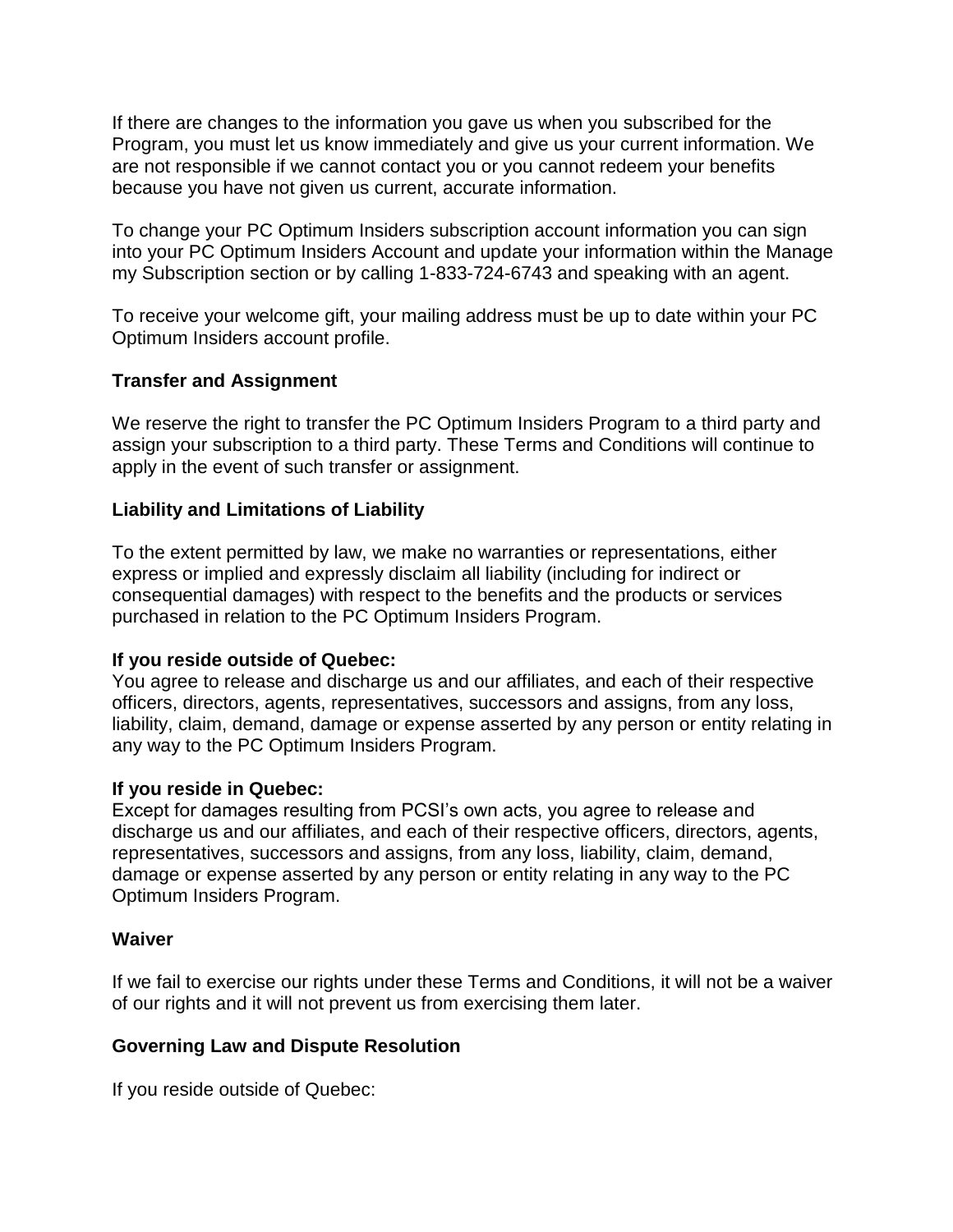These Terms and Conditions are governed by the laws of the province of Ontario and the federal laws applicable in Ontario and the courts of Ontario shall have non-exclusive jurisdiction of all things related to these Terms and Conditions and the PC Optimum Insiders Program.

You agree that the sole and exclusive forum and remedy for any and all disputes and claims that cannot be resolved informally and that relate in any way to or arise out of the Program, shall be final and binding arbitration, except to the extent that you have in any manner infringed upon or violated or threatened to infringe upon or violate any intellectual property right of us or our affiliates or subsidiaries or any third party, or any privacy or publicity rights, in which case you acknowledge that arbitration is not an adequate remedy at law and that injunctive or other appropriate relief may be sought by us, our affiliates or subsidiaries or the applicable third parties.

#### **If you reside in Quebec:**

These Terms and Conditions are governed by the laws of the Province of Quebec and the federal laws applicable in Quebec.

®/<sup>™</sup> Trademarks of Loblaws Inc. Used under license.

Shoppers Drug Mart® and logo are trademarks of 911979 Alberta Ltd., used under license.

Company address: President's Choice Services Inc., 1 President's Choice Circle, Brampton, Ontario L6Y 5S5

Mailing address: PC Optimum Insiders program, 1 President's Choice Circle Brampton, ON, L6Y 5S5.

Phone Contact: 1-833-724-6743

# **Promotional Offer Details**

#### **Refer a Friend – Offer Details**

You may refer only people with whom you have a family or personal relationship. In order to receive the specified PC Optimum points, the friend or family member you refer must sign up successfully for an annual PC Optimum Insiders program subscription, using your personal referral code as the promo code by the end date indicated. Offers cannot be combined with any other offers or promotions. PC Optimum points will be awarded to your account within 4-6 weeks of the referred friend or family member successfully signing up. Referred friend or family member must be a PC Optimum loyalty member who is age of majority in their province or territory of residence. "Refer a friend" offer may be extended, withdrawn, cancelled or changed without notice. We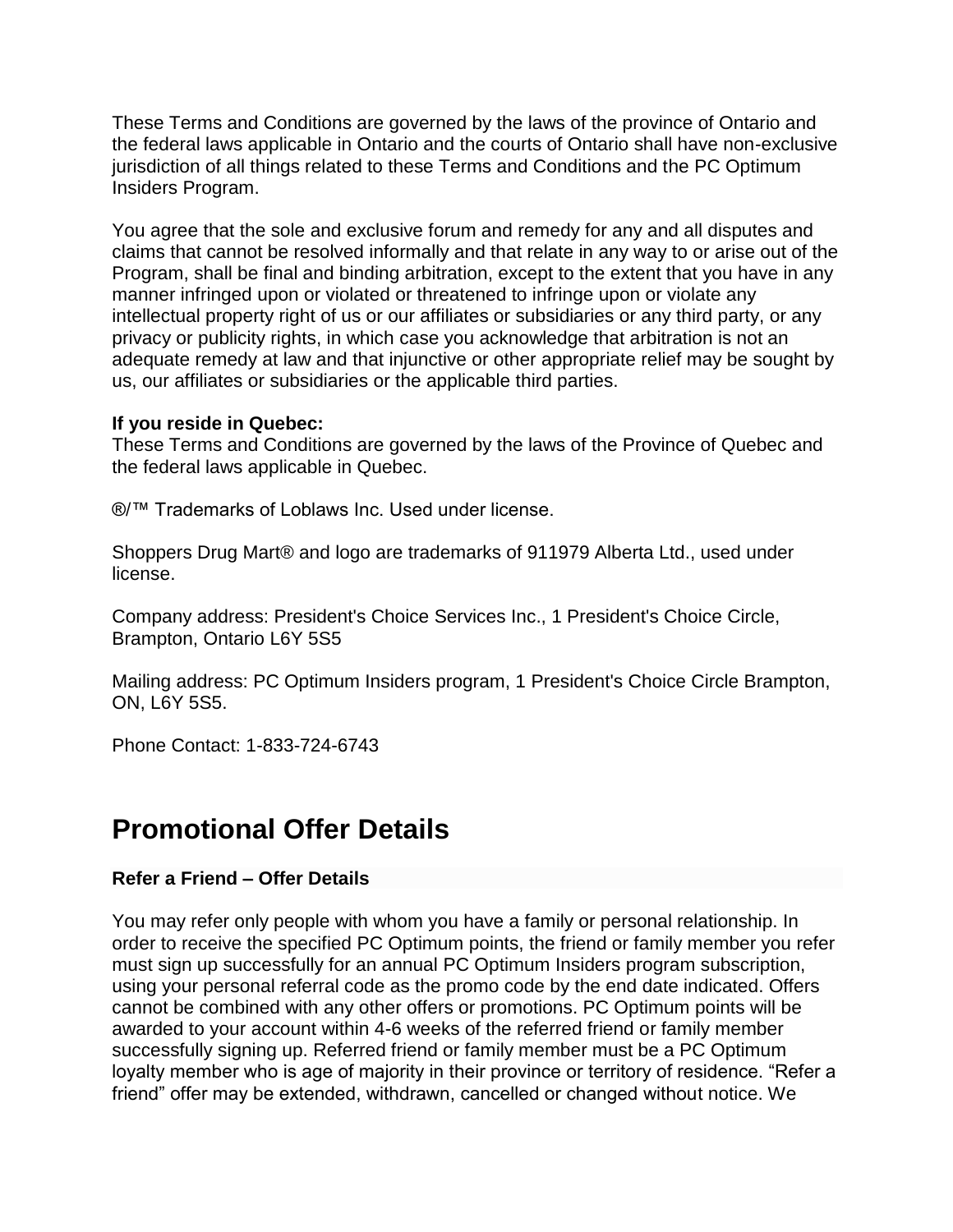reserve the right to revoke any PC Optimum points awarded through this referral program and/or your future ability to participate in the program in the event of any abuse of this offer, as determined by us in our sole discretion.

## **Bonus Points – Offer Details**

Offer valid up until 11:59 PM EST on date specified in offer. PC Optimum<sup>™</sup> loyalty members who subscribe to the PC Optimum Insiders<sup>™</sup> subscription program with a valid promotion code are eligible to receive the bonus points indicated. Bonus points will be awarded within 4-6 weeks after sign-up is completed. Subscription must be active at time points are awarded. You must be a registered PC Optimum™ loyalty member who has reached the age of majority in your province or territory of residence to sign up. New subscribers only, not valid for renewals or upgrades. Cannot be combined with any other PC Optimum Insiders<sup>™</sup> subscription promotional offer. Subscription fee is \$119, plus applicable taxes. Subscription service automatically renews at the end of the subscription period at the then-current annual subscription fee (currently \$119, plus applicable taxes), charged to the payment method you provided at time of enrolment. You can cancel your subscription at any time. If you reside outside of Quebec: To cancel, you need to tell us at least five (5) days before the end of your subscription period and your subscription will continue until the end of your then current subscription term. If you reside in Quebec: To cancel, you need to tell us and your subscription will end immediately. To cancel your subscription, you can sign into your PC Optimum Insiders account at www.pcoptimum.ca/insiders and cancel within the 'Account' section under 'Manage subscription'. You can also cancel by calling 1-833-724-6743.

## **Free Promotional Period – Offer Details**

Offer valid up until 11:59 PM EST on date specified in offer. Get free limited benefits for the period of time specified when you subscribe to the PC Optimum Insiders<sup>TM</sup> subscription program with a valid promotion code. Benefits during this promotional period include all benefits of the PC Optimum Insiders<sup>™</sup> program, except the welcome box. You must be a registered PC Optimum<sup>™</sup> loyalty member who has reached the age of majority in your province or territory of residence to sign up. New subscribers only, not valid for renewals or upgrades. Cannot be combined with any other PC Optimum InsidersTM subscription promotional offer. Your PC Optimum InsidersTM subscription service and full benefits under the program begin at the end of the promotional period and you will be billed the full annual subscription fee (currently \$119 plus applicable taxes) and renewed automatically at 1- year intervals thereafter at the then-current annual subscription fee (currently \$119, plus applicable taxes), charged to the payment method you provided at time of subscription. You can cancel your subscription at any time. If you reside outside of Quebec: To cancel, you need to tell us at least five (5) days before the end of your subscription period and your subscription will continue until the end of your then current subscription term. If you reside in Quebec: To cancel, you need to tell us and your subscription will end immediately. To cancel your subscription, you can sign into your PC Optimum Insiders account at www.pcoptimum.ca/insiders